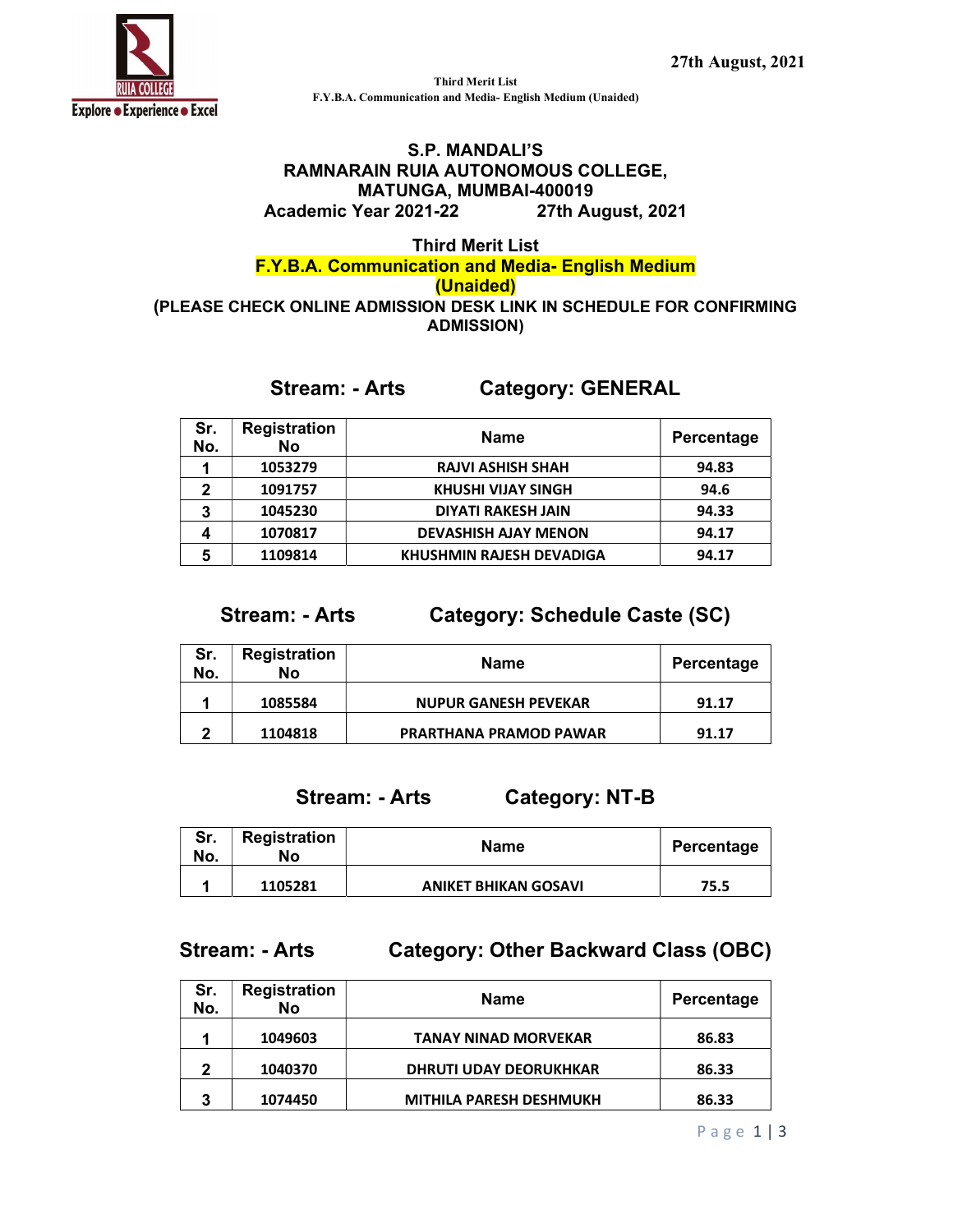#### Third Merit List F.Y.B.A. Communication and Media- English Medium (Unaided)

# Stream: - Arts Category: Others

| Sr.<br>No. | Registration<br>No | Name                  | Percentage |
|------------|--------------------|-----------------------|------------|
|            | 1079500            | ATHARVA RAHUL AGRAWAL | 87.8       |

# Stream: - Arts Category: PHYSICALLY HANDICAPPED

| oı.<br>No. | Registration<br>Nο | Name                         | Percentage |
|------------|--------------------|------------------------------|------------|
|            | 1038917            | <b>TRISHA GANESH POOJARI</b> | 79.33      |

### Stream: - Commerce Category: GENERAL

| Sr.<br>No. | <b>Registration</b><br>No | Name                       | Percentage |
|------------|---------------------------|----------------------------|------------|
|            | 1093503                   | <b>KAVYA KANT KHARE</b>    | 93.6       |
| າ          | 1057902                   | <b>ANOUSHKA VIVEK KINI</b> | 92.83      |
| 3          | 1043284                   | ADIT HARSHAL GANGAKHEDKAR  | 92.67      |

### Stream: - Commerce Category: Other Backward Class (OBC)

| Sr.<br>No. | <b>Registration</b><br>No | <b>Name</b>                    | Percentage |
|------------|---------------------------|--------------------------------|------------|
|            | 1054263                   | <b>SHUBHAM SANDEEP PAREKAR</b> | 89         |

### Stream: - Science Category: GENERAL

| Sr.<br>No. | <b>Registration</b><br>No | <b>Name</b>                   | Percentage |
|------------|---------------------------|-------------------------------|------------|
|            | 1032513                   | <b>ARJOO KALYAN DAS</b>       | 92         |
| ּ          | 1060469                   | <b>ADITYA VENKATESH KONAR</b> | 91.5       |
| າ          | 1071668                   | SANJANA DEEPAK SURYAVANSHI    | 91.5       |

# Stream: - Science Category: Schedule Caste (SC)

| Sr.<br>No. | <b>Registration</b><br>No | Name                             | Percentage |
|------------|---------------------------|----------------------------------|------------|
|            | 1065678                   | RIDDHIMA BHAWANI SHANKAR SHRUNGI | 82.83      |